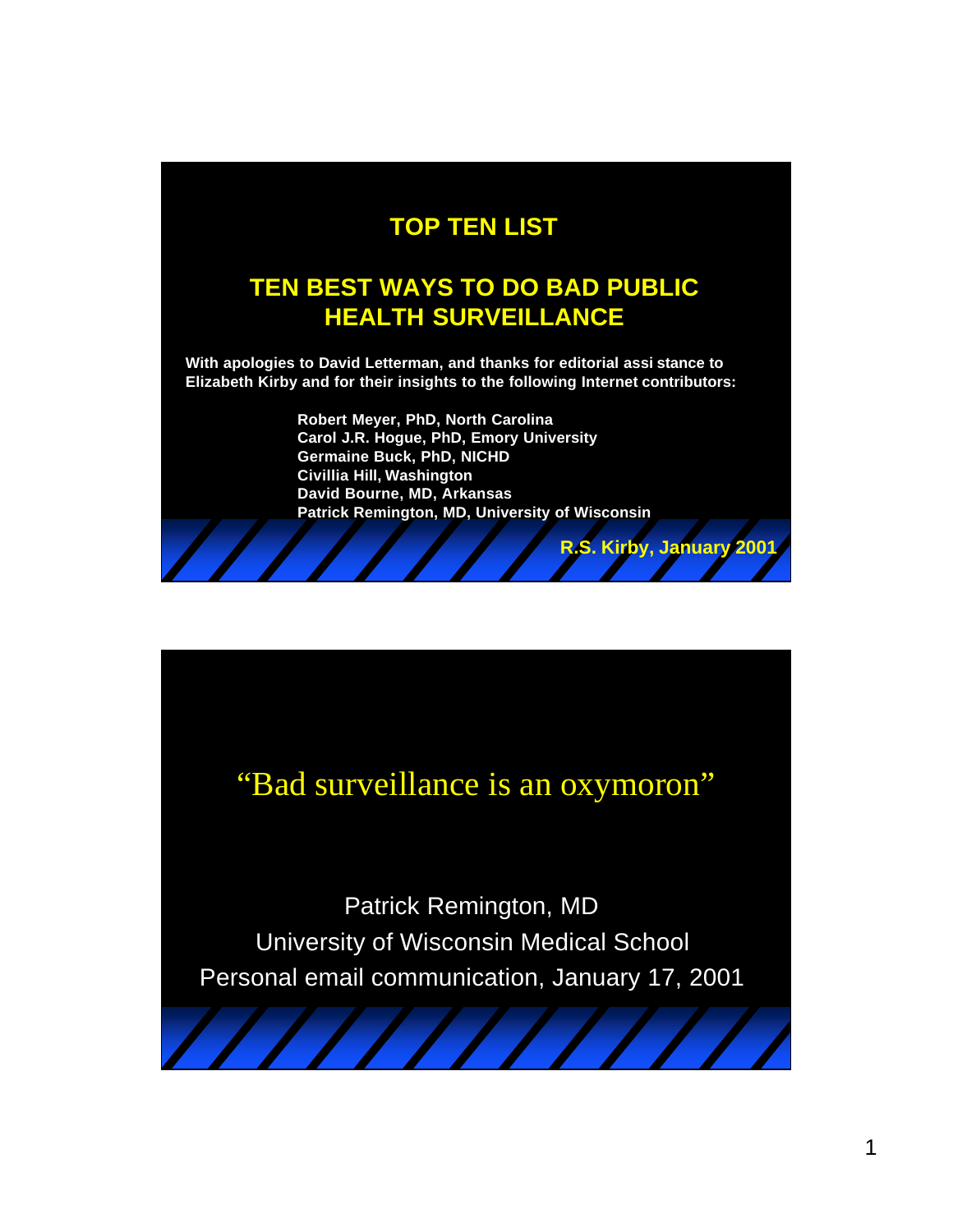**Top Ten List: Ten Best Ways to Do Bad Public Health Surveillance**

# **Number 10**

**Avoid those over-used and complicated nomenclatures and taxonomies such as ICD, BPA, and McKusick to code diagnoses.** 

**Be creative - try something no one else is using, or use old coding books like ICD-7, then ask others to recode their data for comparative purposes.**



#### **Number 9**

**Simplify registry operations by maintaining the database in hard copy (paper) form only.** 

**Moving from one database platform (e.g. 'files') to another (e.g. 'tabletop' to 'floor') or updating the database structure (e.g. 'paper sack' to 'cardboard box') requires only minimal training of program staff.**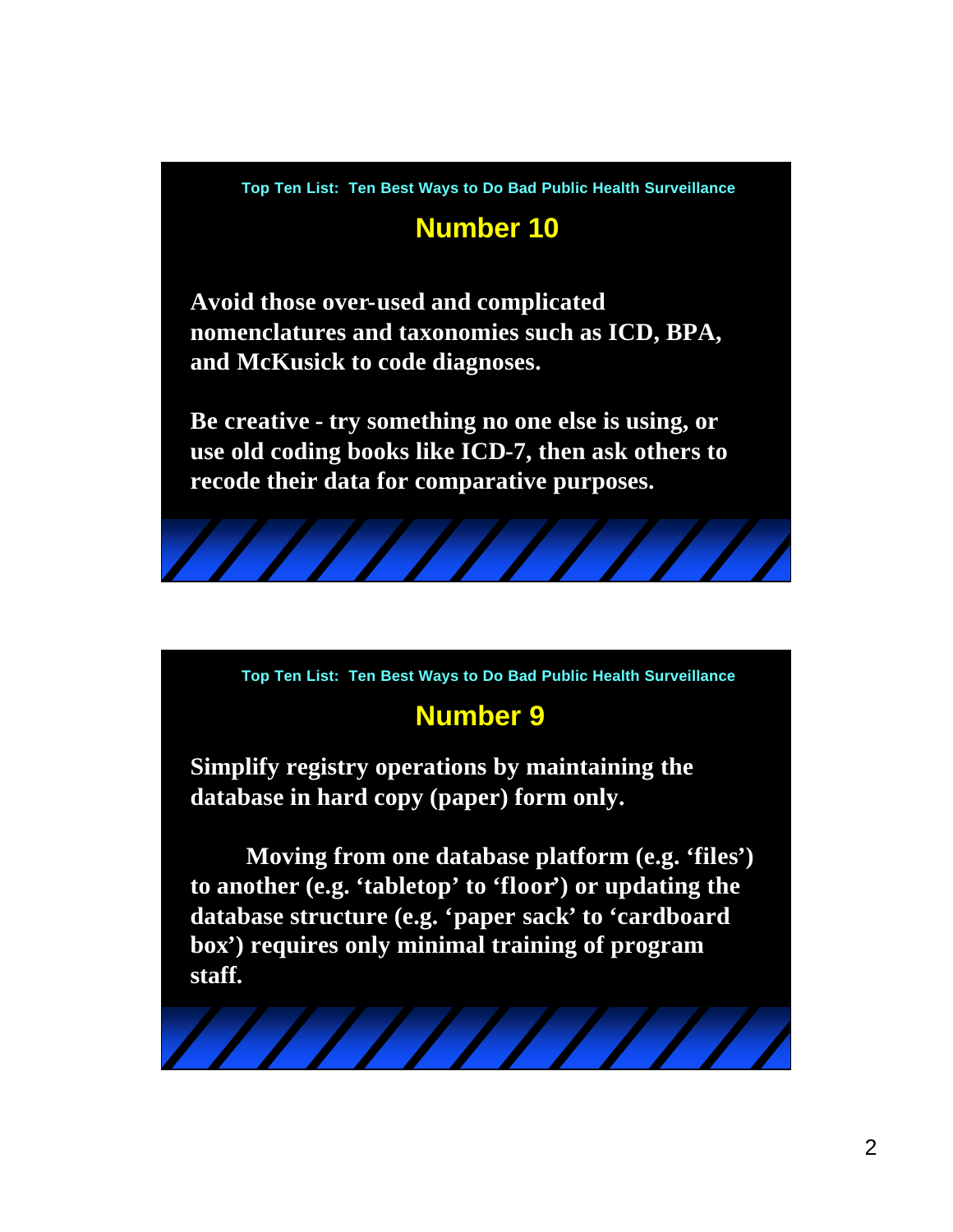

## **Number 8**

**Don't plan for the long-term continuation of the program.** 

**Focus on too many things, rather than your primary program goals. You can always try again in five or ten years.**



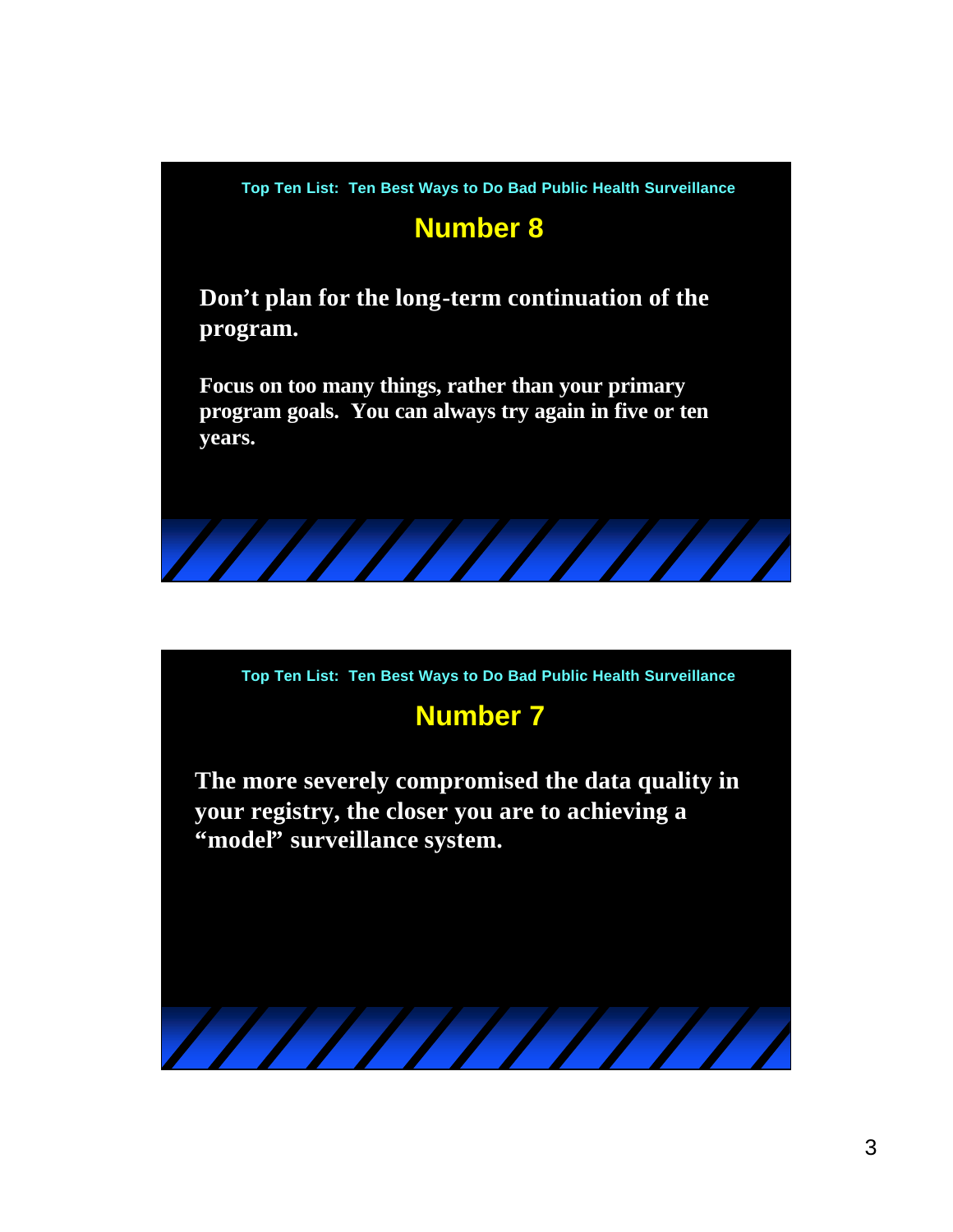

## **Number 6**

**Who needs consistency?**

**Vary the case definitions as necessary to smooth out any annoying perturbations in the temporal trend.**



**Provide numerator analysis only.** 

**What good are rates and ratios anyway – no one understands them or uses them!**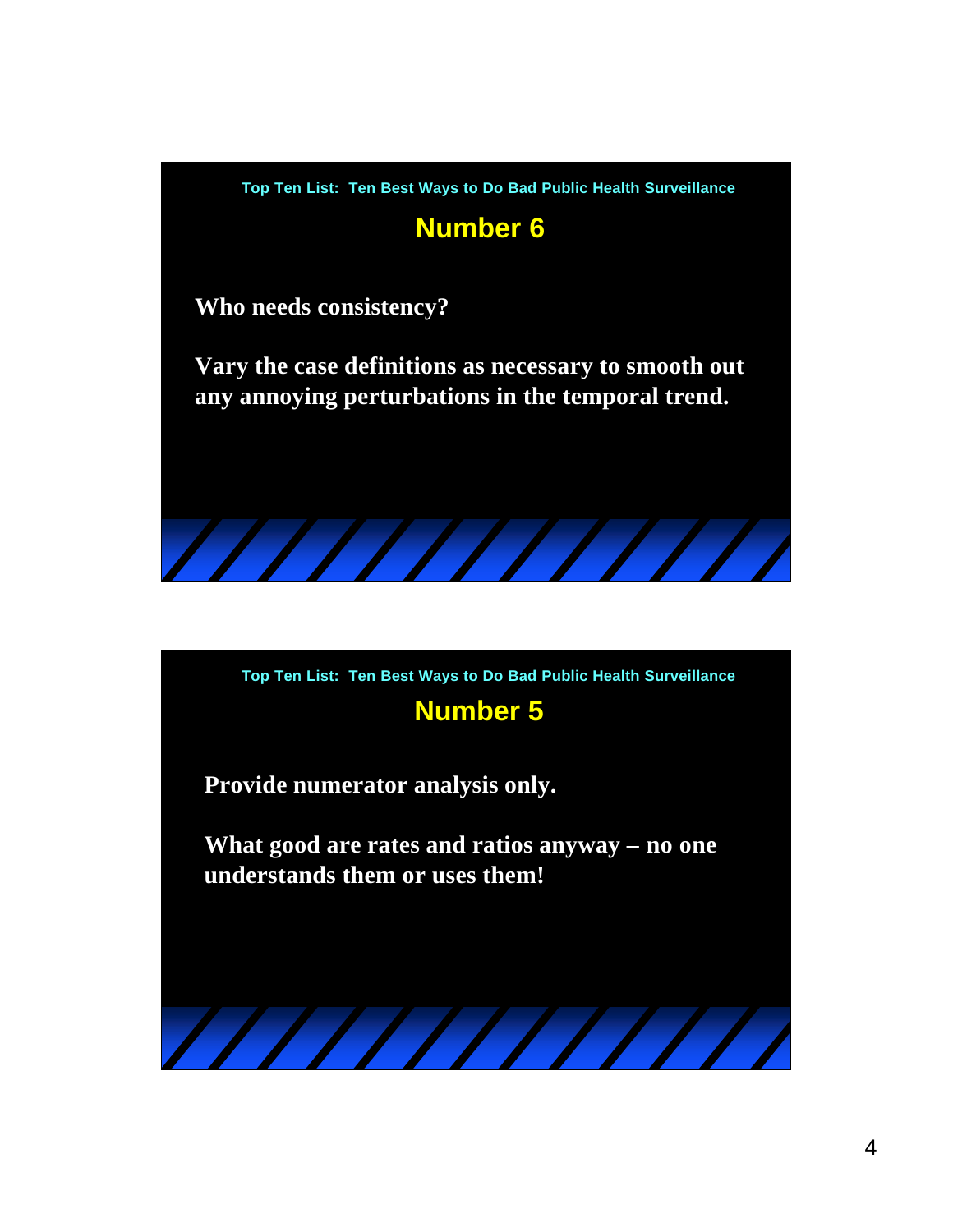"Surveillance without population data is like a lollipop without the stick: Very sticky when licked!"

Carol J. R. Hogue, PhD Emory University School of Public Health Personal email communication, December 11, 2000

**Top Ten List: Ten Best Ways to Do Bad Public Health Surveillance**

#### **Number 4**

**Never evaluate the data or the surveillance strategy.**

**Data collection is an art form. It should not be marred or obscured by evaluations, quality controls, or statistical analyses.**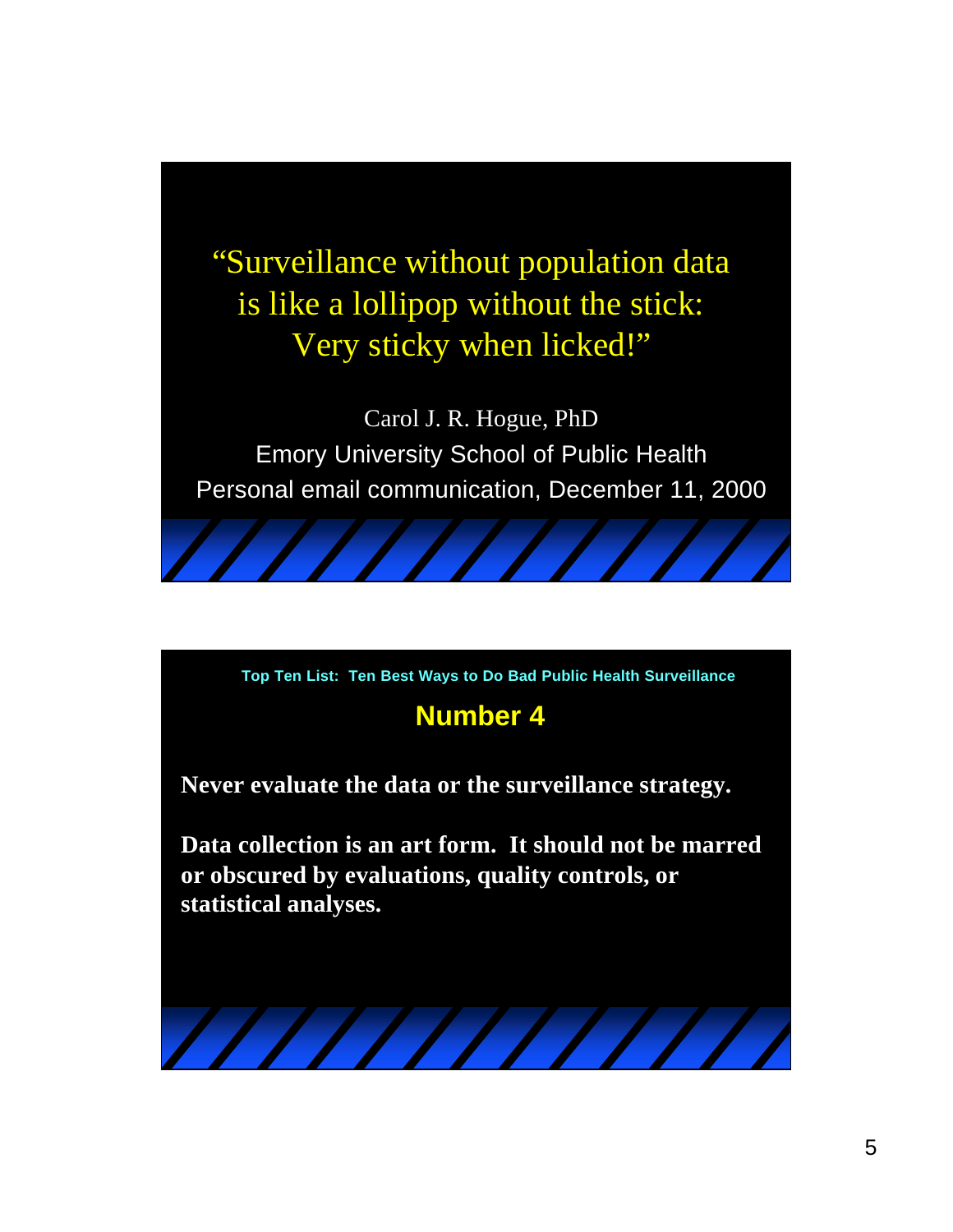**Top Ten List: Ten Best Ways to Do Bad Public Health Surveillance**

# **Number 3**

**Combine all cases that don't fit neatly into categories into an 'all other' category.** 

**This grouping should be the highest frequency in any table generated from the surveillance dataset. If it isn't, your categories are grouped incorrectly.**